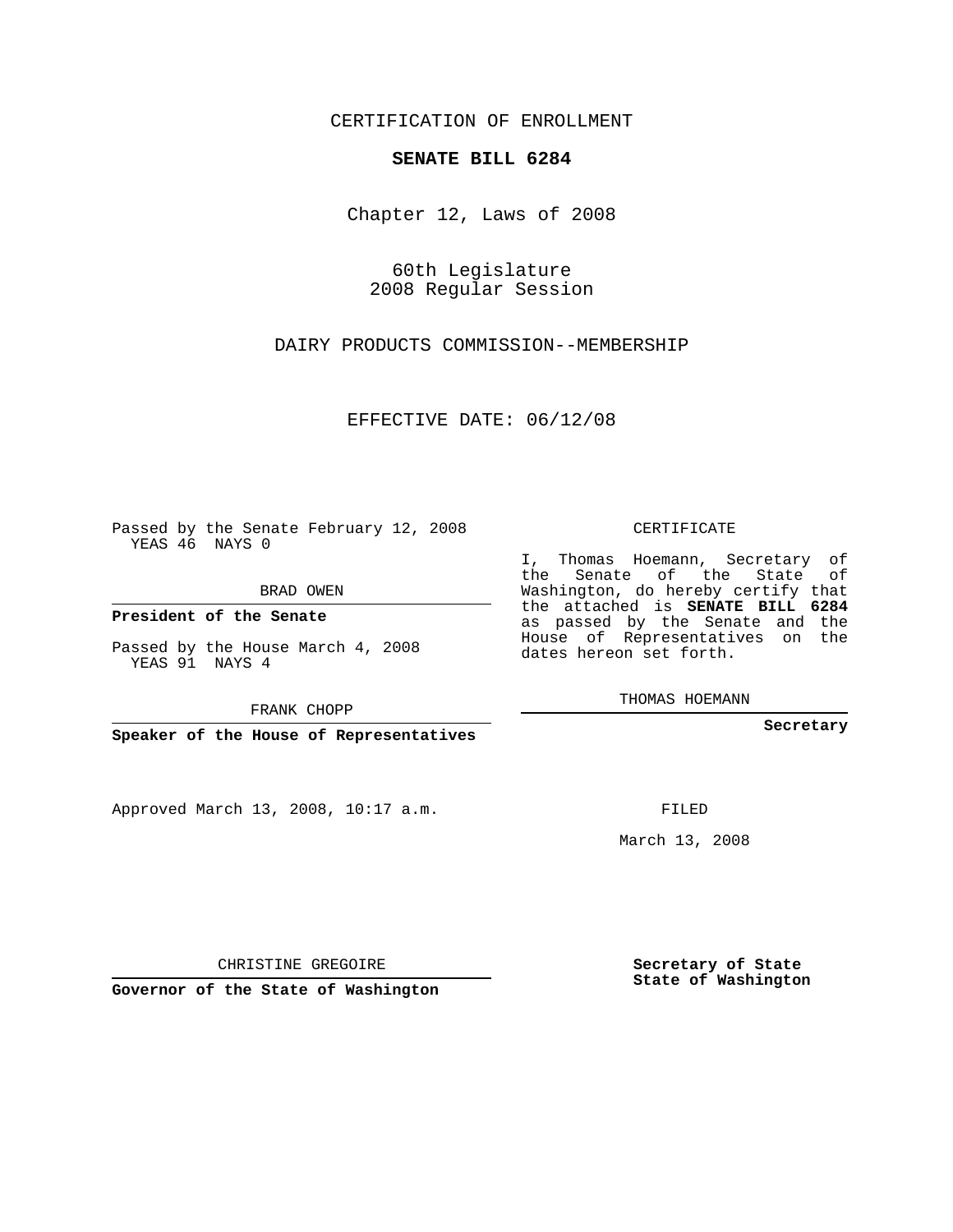## **SENATE BILL 6284** \_\_\_\_\_\_\_\_\_\_\_\_\_\_\_\_\_\_\_\_\_\_\_\_\_\_\_\_\_\_\_\_\_\_\_\_\_\_\_\_\_\_\_\_\_

\_\_\_\_\_\_\_\_\_\_\_\_\_\_\_\_\_\_\_\_\_\_\_\_\_\_\_\_\_\_\_\_\_\_\_\_\_\_\_\_\_\_\_\_\_

Passed Legislature - 2008 Regular Session

## **State of Washington 60th Legislature 2008 Regular Session**

**By** Senators Schoesler and Rasmussen

Read first time 01/14/08. Referred to Committee on Agriculture & Rural Economic Development.

 1 AN ACT Relating to the dairy products commission; amending RCW 2 15.44.020, 15.44.021, 15.44.030, and 15.44.032; and adding a new 3 section to chapter 15.44 RCW.

4 BE IT ENACTED BY THE LEGISLATURE OF THE STATE OF WASHINGTON:

 5 **Sec. 1.** RCW 15.44.020 and 2003 c 396 s 24 are each amended to read 6 as follows:

 7 The dairy products commission shall be composed of not more than 8  $((\text{ten}))$  nine members. There shall be one member from each district who 9 shall be a practical producer of dairy products( $(\tau)$ ) and one member 10 shall be a dealer( $\left($ , and one member shall be a producer who also acts 11 as a dealer)). The director of agriculture shall be a voting member of 12 the commission.

13 As used in this chapter, "director" means the director of 14 agriculture or his or her authorized representative.

15 **Sec. 2.** RCW 15.44.021 and 2003 c 396 s 25 are each amended to read 16 as follows:

17 (1) The director shall appoint the members of the commission.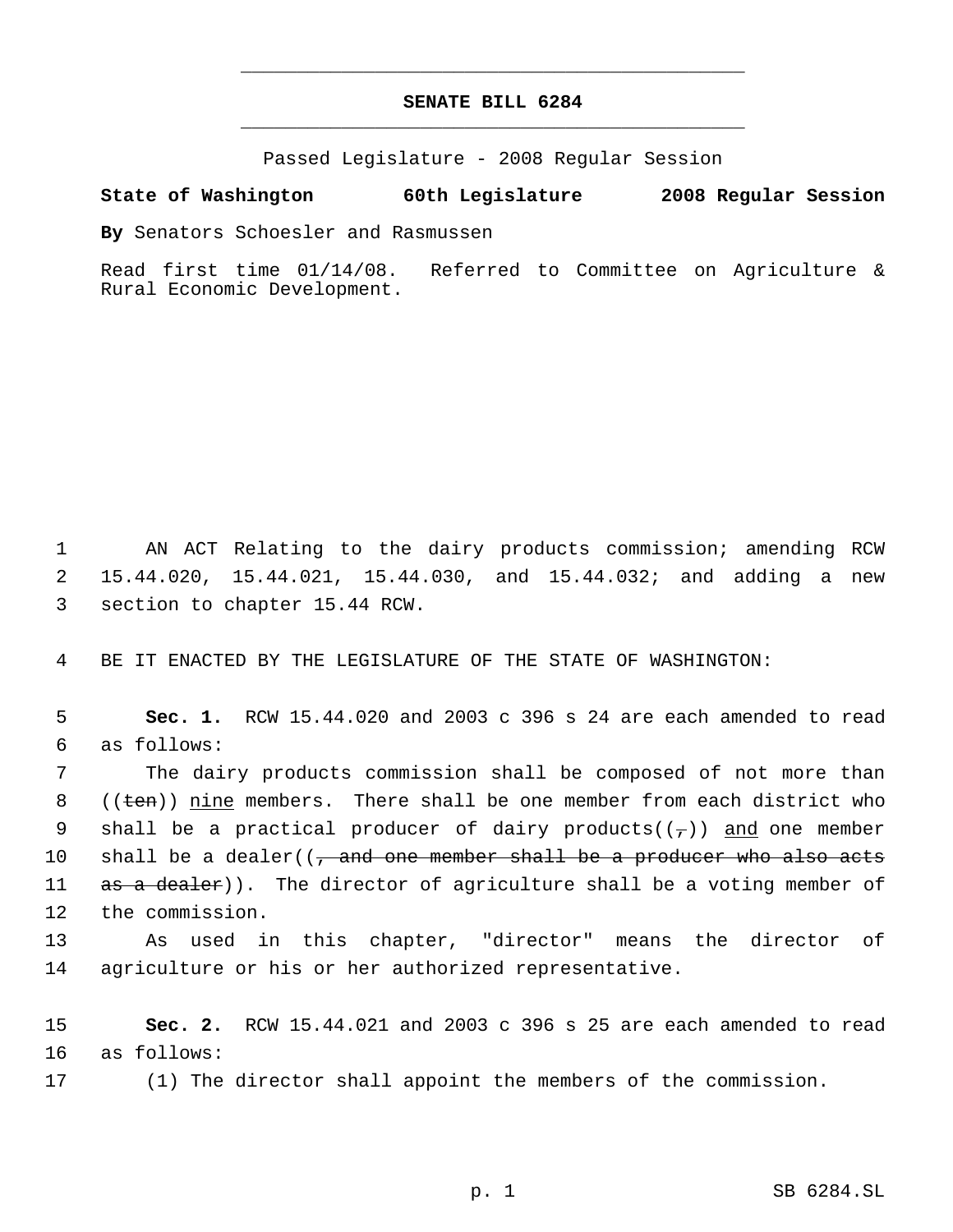(2) Candidates for producer member positions on the commission shall be nominated under RCW 15.44.033.

 (3) The director shall cause an advisory vote to be held for the producer member positions. Advisory ballots shall be mailed to all affected producers in the district where a vacancy is about to occur and shall be returned to the director not less than thirty days prior to the commencement of the term. The advisory ballot shall be conducted in a manner so that it is a secret ballot. The names of the two candidates receiving the most votes in the advisory vote shall be forwarded to the director for potential appointment to the commission. In the event there are only two candidates nominated for a position, an advisory vote may not be held and the candidates' names shall be forwarded to the director for potential appointment. If only one 14 candidate is nominated for a position, the ((commission shall select a 15 second candidate whose name will be forwarded to the)) director has the 16 discretion to appoint or reject the candidate.

 (4) Any candidate whose name is forwarded to the director for potential appointment shall submit to the director a letter stating why he or she wishes to be appointed to the commission. The director may 20 select ((either person)) any candidate for the position or may reject all candidates and request a new advisory vote with nominees selected by the commission or, if the commission desires, by the director.

 **Sec. 3.** RCW 15.44.030 and 1975 1st ex.s. c 136 s 2 are each amended to read as follows:

Each of the producer members of the commission shall:

 (1) Be a citizen and resident of this state and the district which 27 he or she represents; and

 (2) Be and for the five years last preceding his or her election 29 have been actually engaged as an owner or shareholder in producing dairy products within this state. These qualifications must continue during each member's term of office.

 The dealer member shall be actively engaged as a dealer in dairy products or employed in a dealer capacity as an officer or employee at management level in a dairy products organization.

 **Sec. 4.** RCW 15.44.032 and 1975 1st ex.s. c 136 s 3 are each amended to read as follows: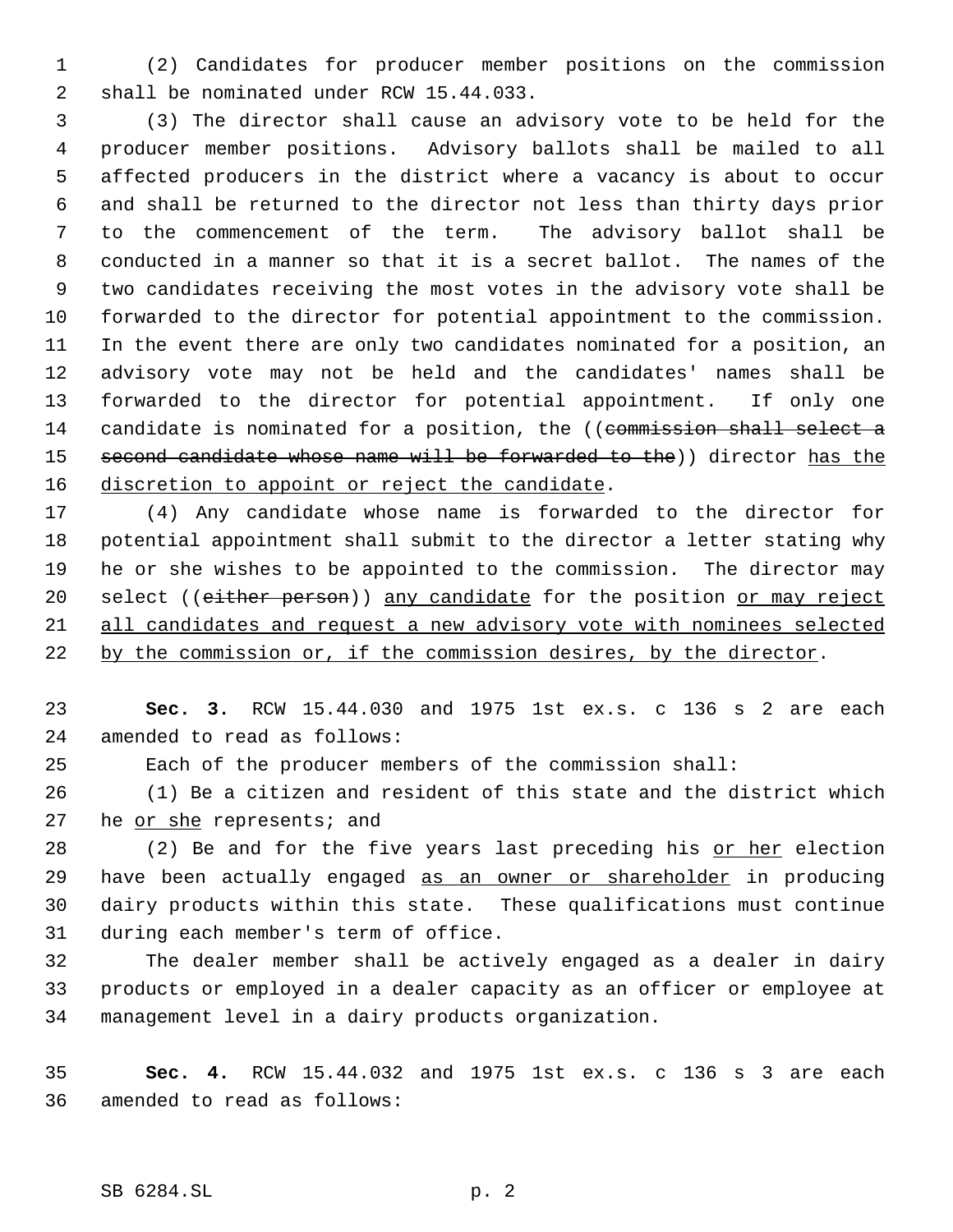The regular term of office of each producer member of the commission shall be three years. Commission members shall be first nominated and elected in 1966 in the manner set forth in RCW 15.44.033 and shall take office as soon as they are qualified. However, expiration of the term of the respective commission members first elected in 1966 shall be as follows:

(1) District I and II on July 1, 1967;

(2) District III and IV on July 1, 1968; and

(3) District V, VI and VII on July 1, 1969.

 The respective terms shall end on July 1st of each third year thereafter. Any vacancies that occur on the commission shall be filled 12 by appointment by the ((other members of the commission, and such)) 13 director from a list of candidates forwarded to the director by the commission. If only one name is forwarded, the director has the 15 discretion to appoint or reject the candidate and, if rejected, request 16 additional candidates. The appointee shall hold office for the 17 remainder of the term for which he or she is appointed to fill, so that commission memberships shall be on a uniform staggered basis.

 The term of office of the first dealer appointed by the director 20 shall expire July 1, 1977( $\left(\frac{1}{2}\right)$  and the term of office of the first 21 producer who also acts as a dealer appointed by the director shall 22 expire on July 1, 1978)). The term of office of each dealer ((and each 23 producer who also acts as a dealer) shall be three years or until such 24 time as a successor is duly appointed. Any vacancy for a dealer (( $\sigma$ 25 a producer who also acts as a dealer)) shall be forthwith filled by the director. The director, in making any appointments set forth herein, 27 may consider lists of nominees supplied ((him)) by dealers or producers also acting as dealers.

 NEW SECTION. **Sec. 5.** A new section is added to chapter 15.44 RCW to read as follows:

 If a commission member fails or refuses to perform his or her duties due to excessive absence or abandonment of his or her position or engages in any acts of dishonesty or willful misconduct, the commission may recommend to the director that the commission member be removed from his or her position on the commission. Upon receiving such a recommendation, the director shall review the matter, including any statement from the commission member who is the subject of the